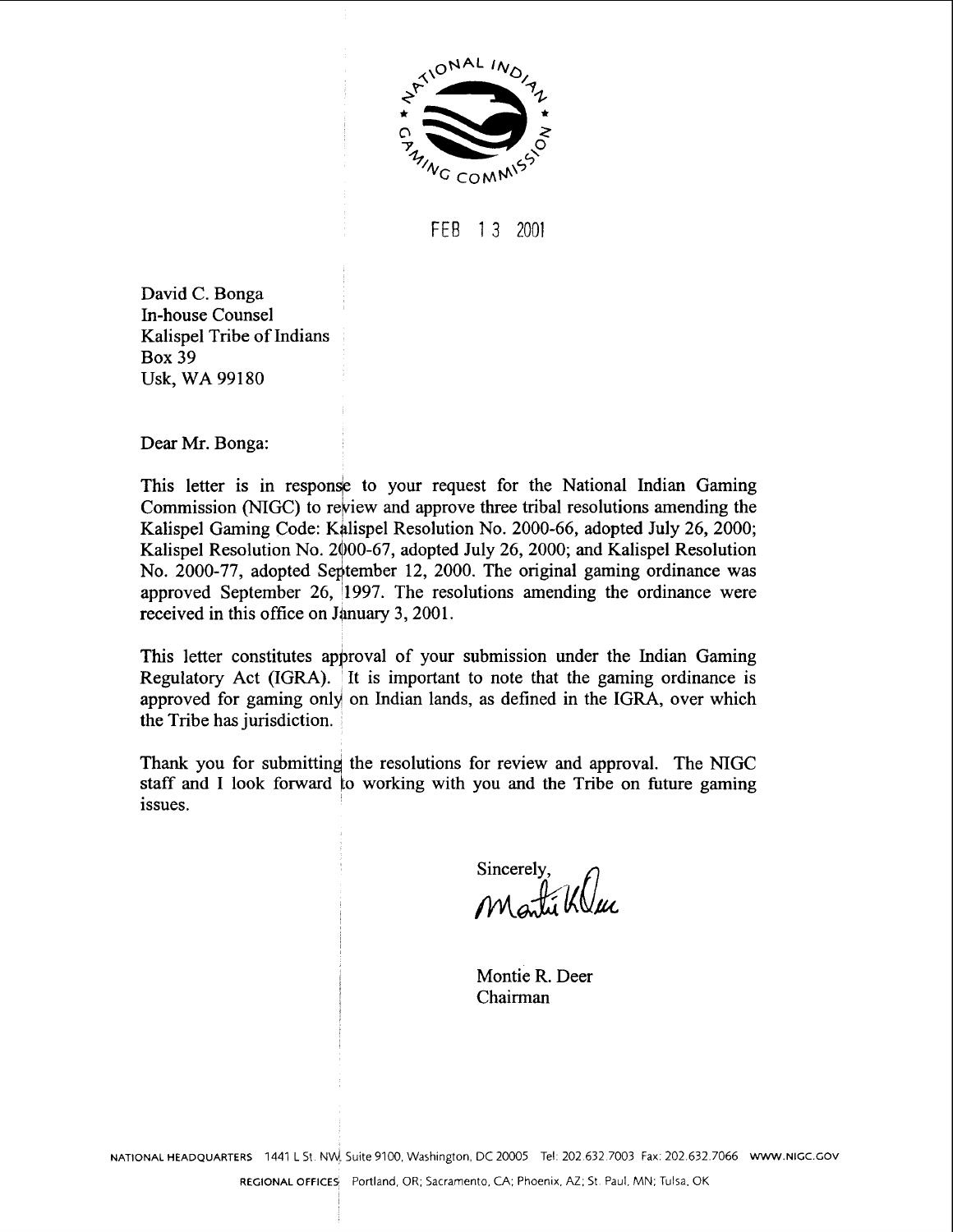## KALISPEL RESOLUTION NO. 2000-66



# **KALISPEL TRIBE OF INDIANS 3** <sup>&</sup>gt;

*(4~* **<sup>B</sup>**  $\leq_{\mathcal{U}_{C_j}}$ 

### RESOLUTION

- WHEREAS, the Kalispel Business Committee is the duly Constituted governing body of the Kalispel Tribe by the authority of the Constitution and By-Laws of the Kalispel Tribe; and,
- WHEREAS, under the Constitution and By-Laws of the Tribe, the Kalispel Business Committee is charged with the duty of protecting the health, security and general welfare of the Kalispel Tribe and all reservation residents; and,
- WHEREAS, the Tribe has adopted Chapter 11 Kalispel Tribe Amended Gaming Ordinance of the Kalispel Law and Order Code; and,
- WHEREAS, the Tribe has determined that the Tribal Gaming Ordinance needs to be updated; and,
- WHEREAS, the modification to Chapter 11 is considered to be insignificant.

NOW, THEREFORE, BE IT RESOLVED that the Kalispel Tribal Business Committee approves deleting ", Nighthawk Services," from section 11-8.01 LICENSING PROCEDURE.

#### **CERTIFICATION**

The foregoing RESOLUTION was adopted by the Kalispel Business Committee at a meeting held on the  $26$  day of  $\frac{\text{ln} \times \text{ln} \times \text{ln} \times \text{ln}}{2000}$ , at the Tribal Office on the Kalispel Indian Reservation near Usk, Washington, with the required quorum Present by a vote of  $\frac{3}{2}$  FOR and  $\frac{6}{2}$  AGAINST. e, the Kalispel Business Committee is<br>ecurity and general welfare of the Kalispel<br>be Amended Gaming Ordinance of the<br>g Ordinance needs to be updated; and,<br>be insignificant.<br>ribal Business Committee approves deleting<br>ion (O

**GLEN NENEMA, CHAIRMAN** KALISPEL BUSINESS COMMlTTEE (TERM EXPIRES JUNE 2002)

CURT HOLMES, SECRETARY KALISPEL BUSINESS COMMITTEE (TERM EXPIRES JUNE 2003)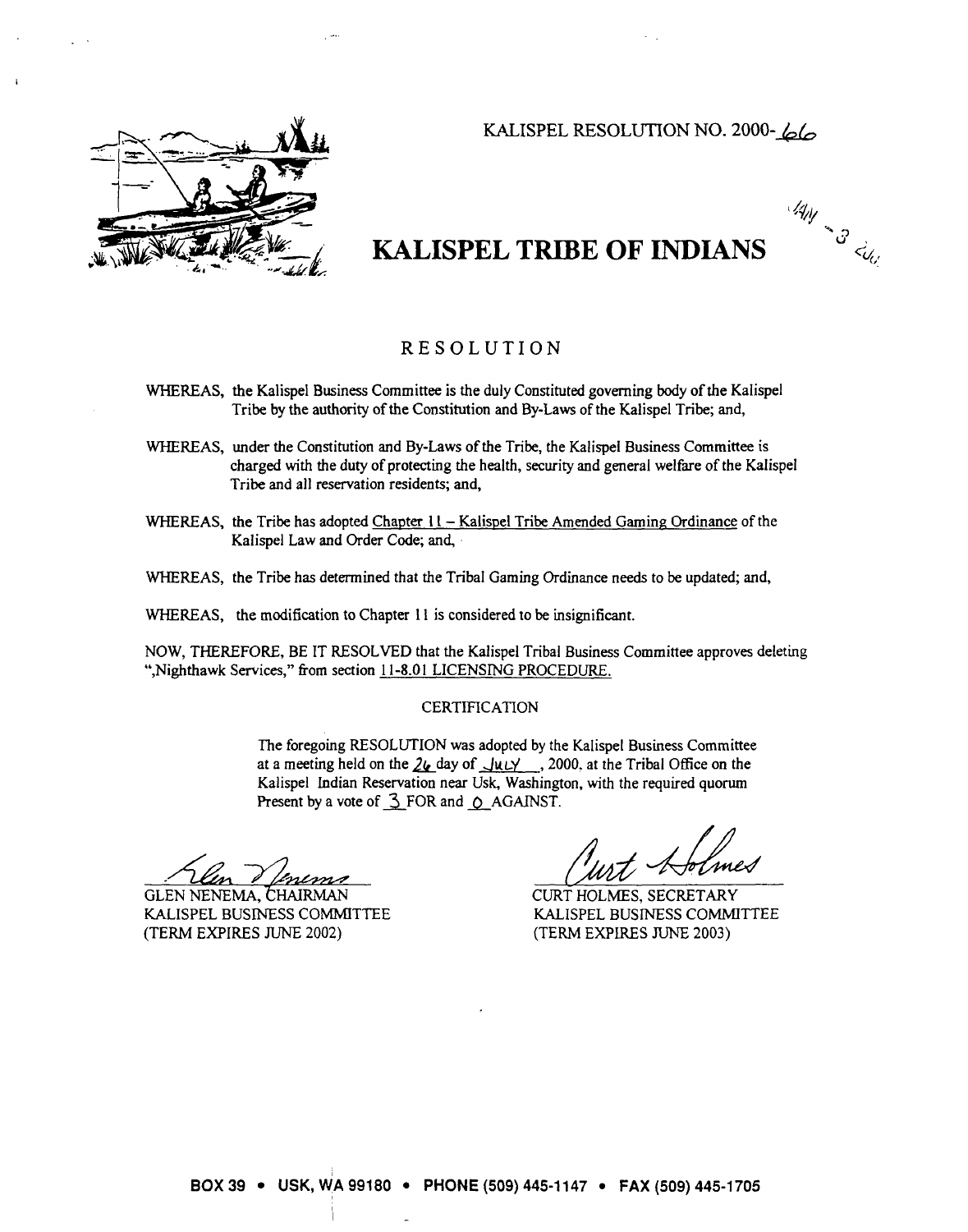KALISPEL RESOLUTION NO. 2000- 67

Mille Card Cape



# **KALISPEL TRIBE OF INDIANS**

### RESOLUTION

- WHEREAS, the Kalispel Business Committee is the duly Constituted governing body of the Kalispel Tribe by the authority of the Constitution and By-Laws of the Kalispel Tribe; and,
- WHEREAS, under the Constitution and By-Laws of the Tribe, the Kalispel Business Committee is charged with the duty of protecting the health, security and general welfare of the Kalispel Tribe and all reservation residents; and,
- WHEREAS, the Tribe has adopted Chapter  $11 -$ Kalispel Tribe Amended Gaming Ordinance of the Kalispel Law and Order Code; and,
- WHEREAS, the Tribe has determined that the Code needs to be updated so that the Code does not conflict with the Kalispel Tribe's Gaming Compact with the State of Washington, that has been approved by the Tribal Business Committee, Secretary of Interior and the Governor of Washington State; and,
- WHEREAS, the modifications to Chapter 11 are considered to be not significant.

NOW, THEREFORE, BE IT RESOLVED that the Kalispel Tribal Business Committee approves changing the age from 21 to 18 in sections  $11-11.02$  SECURITY and  $11-13.01$  OPERATION.

BE IT FURTHER RESOLVED that 11-13.01 OPERATION (B) is amended to read:

B. Persons between the age of eighteen and twenty one years of age may patronize and participate in Class 111 gaming activities offered by the Tribe in its gaming facility, so long as such patrons do not purchase or consume alcoholic beverages on the premises.

#### **CERTIFICATION**

The foregoing RESOLUTION was adopted by the Kalispel Business Committee at a meeting held on the  $24$  day of  $\frac{1}{12}$ , 2000, at the Tribal Office on the Kalispel Indian Reservation near Usk, Washington, with the required quorum Present by a vote of 3 FOR and O AGAINST.

GLEN NENEMA, CHAIRMAN KALISPEL BUSINESS COMMITTEE (TERM EXPIRES JUNE 2002)

CURT HOLMES, SECRETARY KALISPEL BUSMESS COMMITTEE (TERM EXPIRES JUNE 2003)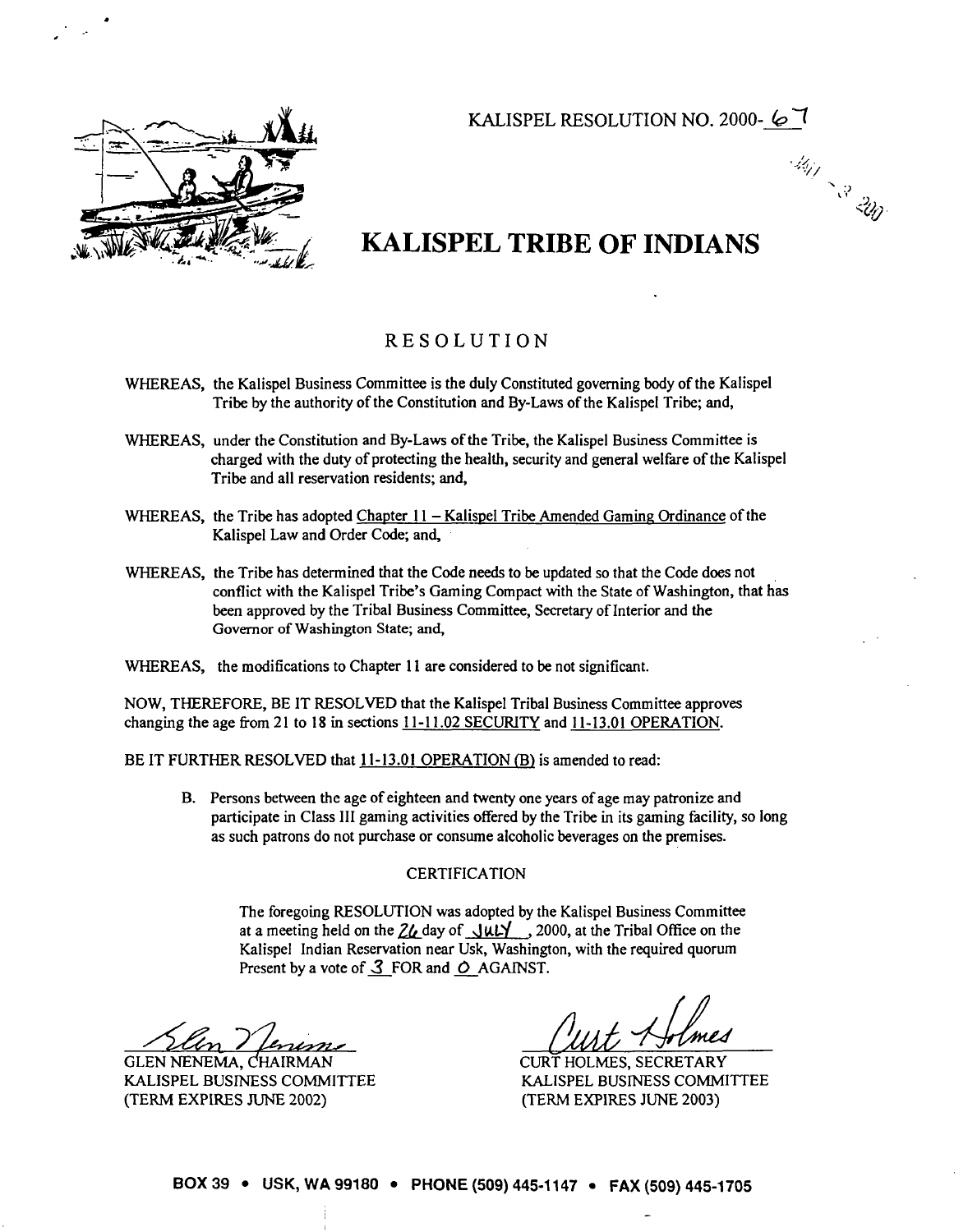

**KALISPEL RESOLUTION NO. 2000-** 7'7

**VAN**<br>- S - 2001

# **KALISPEL** TRIBE OF **INDIANS**

### **RESOLUTION**

WHEREAS, the Kalispel Business Committee is the duly Constituted governing body of the Kalispel Tribe by the authority of the Constitution and By-Laws for the Kalispel Tribe; and,

WHEREAS, under the Constitution and By-Laws of the Tribe, the Kalispel Business Committee is charged with the duty of protecting the health, security and . general welfare of the Kalispel Tribe and all reservation residents; and,

WHEREAS, the Kalispel Tribe adopted a Gaming Code in the late 1980's prior to .Passage of the Indian Gaming Regulatory Act of 1988; and,

WHEREAS, the Kalispel Tribe of Indians has attempted to modify the original Kalispel Law and Order Code to reflect recent changes in the law; and,

WHEREAS, the Tribe has determined that errors recently found in the Gaming Code have not been significant.

NOW, THEREFORE, BE IT RESOLVED that the Kalispel Tribe adopts the following Correction to Chapter 11, Section 11-11.02 Security that provides for a Change of age from twenty-one to eighteen regarding the age of a security employee or a gamer player. The wording of the section shall read as follows:

Licensees shall provide for their in house security PROVIDED that such security Personnel are approved by the Board.

Gaming or employment in gaming is prohibited for persons under 18.

- A. A person under the age of eighteen (18) years shall not:
	- 1. Play, or be allowed to play, any licensed game.
	- 2. Loiter, or be licensed to loiter, in or about any room or premises wherein any licensed game is operated.